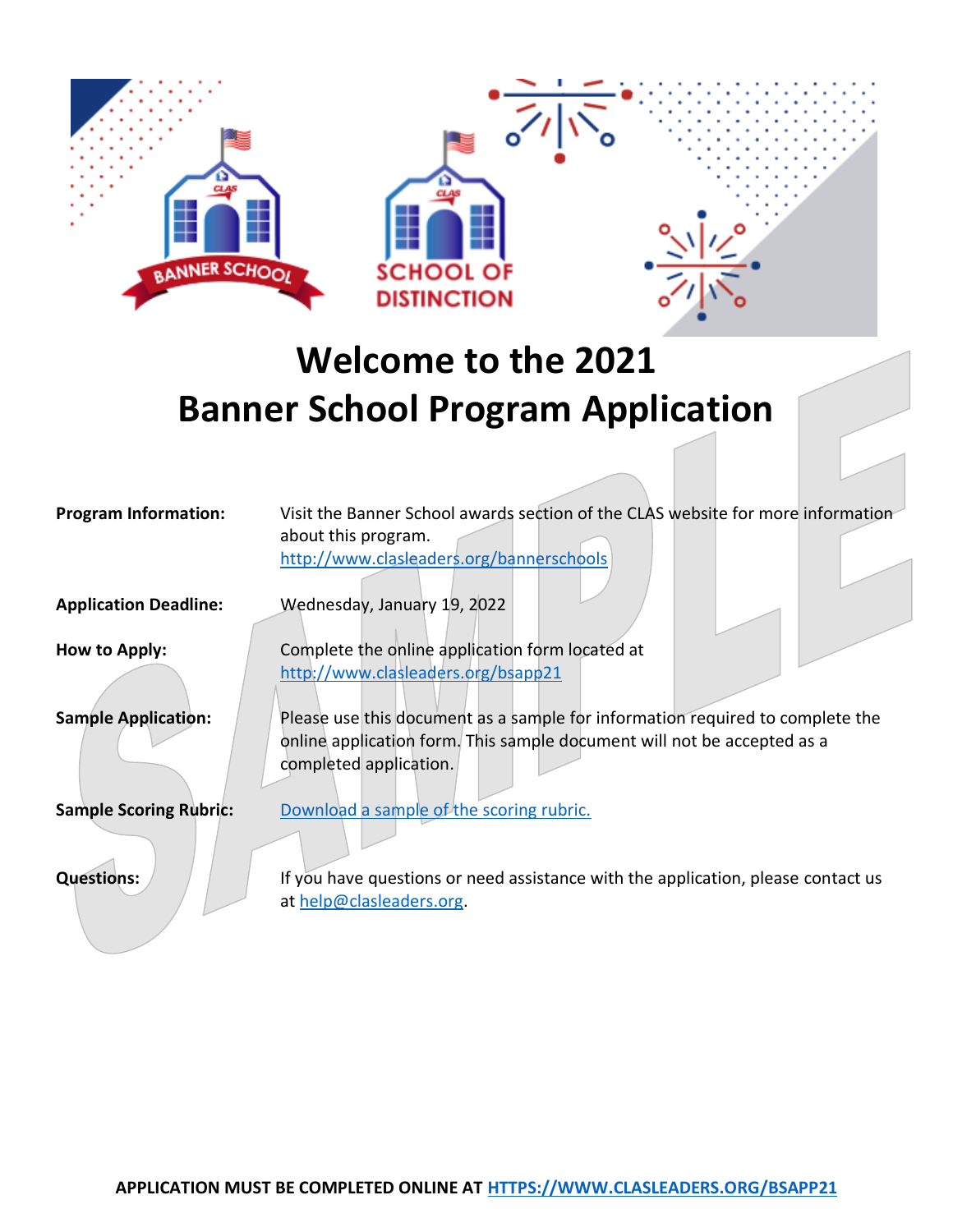| <b>BANNER SCHOOL</b><br><b>2021 APPLICATION FOR CLAS BANNER SCHOOL</b>                                                                                                                                                            | <b>SCHOOL OF</b><br><b>DISTINCTION</b> |                                                                                                                 |  |
|-----------------------------------------------------------------------------------------------------------------------------------------------------------------------------------------------------------------------------------|----------------------------------------|-----------------------------------------------------------------------------------------------------------------|--|
| <b>Contact Information:</b>                                                                                                                                                                                                       |                                        |                                                                                                                 |  |
| System:                                                                                                                                                                                                                           |                                        | School: Analysis of the set of the set of the set of the set of the set of the set of the set of the set of the |  |
| Superintendent Name: _________________________                                                                                                                                                                                    |                                        | Principal Name:                                                                                                 |  |
|                                                                                                                                                                                                                                   |                                        | <b>School Address:</b>                                                                                          |  |
|                                                                                                                                                                                                                                   |                                        |                                                                                                                 |  |
|                                                                                                                                                                                                                                   |                                        | <b>Principal Phone:</b>                                                                                         |  |
|                                                                                                                                                                                                                                   |                                        | Principal Fax:                                                                                                  |  |
| <b>Superintendent Email:</b>                                                                                                                                                                                                      |                                        | Principal Email:                                                                                                |  |
| <b>School Information:</b><br><b>School Category(ies):</b><br>Grade Levels:<br><b>Percentage Free &amp; Reduced Lunch:</b><br><b>Total School Enrollment:</b><br><b>Nominated Program Information:</b><br>Nominated Program Name: |                                        | % African American:<br>% White:<br>% Hispanic:<br>% Other:                                                      |  |

**NOTE: Only ONE (1) nominated program may be submitted per application. A separate application must be completed for EACH nominated program. The data provided in the following pages of this application must correspond to the nominated program listed on THIS application.**

| <b>Media Information:</b>                                                 |                                        |  |  |
|---------------------------------------------------------------------------|----------------------------------------|--|--|
| Contact 1                                                                 | <b>Contact 2</b>                       |  |  |
|                                                                           |                                        |  |  |
| <b>Contact Person:</b><br><u> 1980 - John Stein, Amerikaansk kanton (</u> | <b>Contact Person: Contact Person:</b> |  |  |
| Email:                                                                    | Email:                                 |  |  |
|                                                                           |                                        |  |  |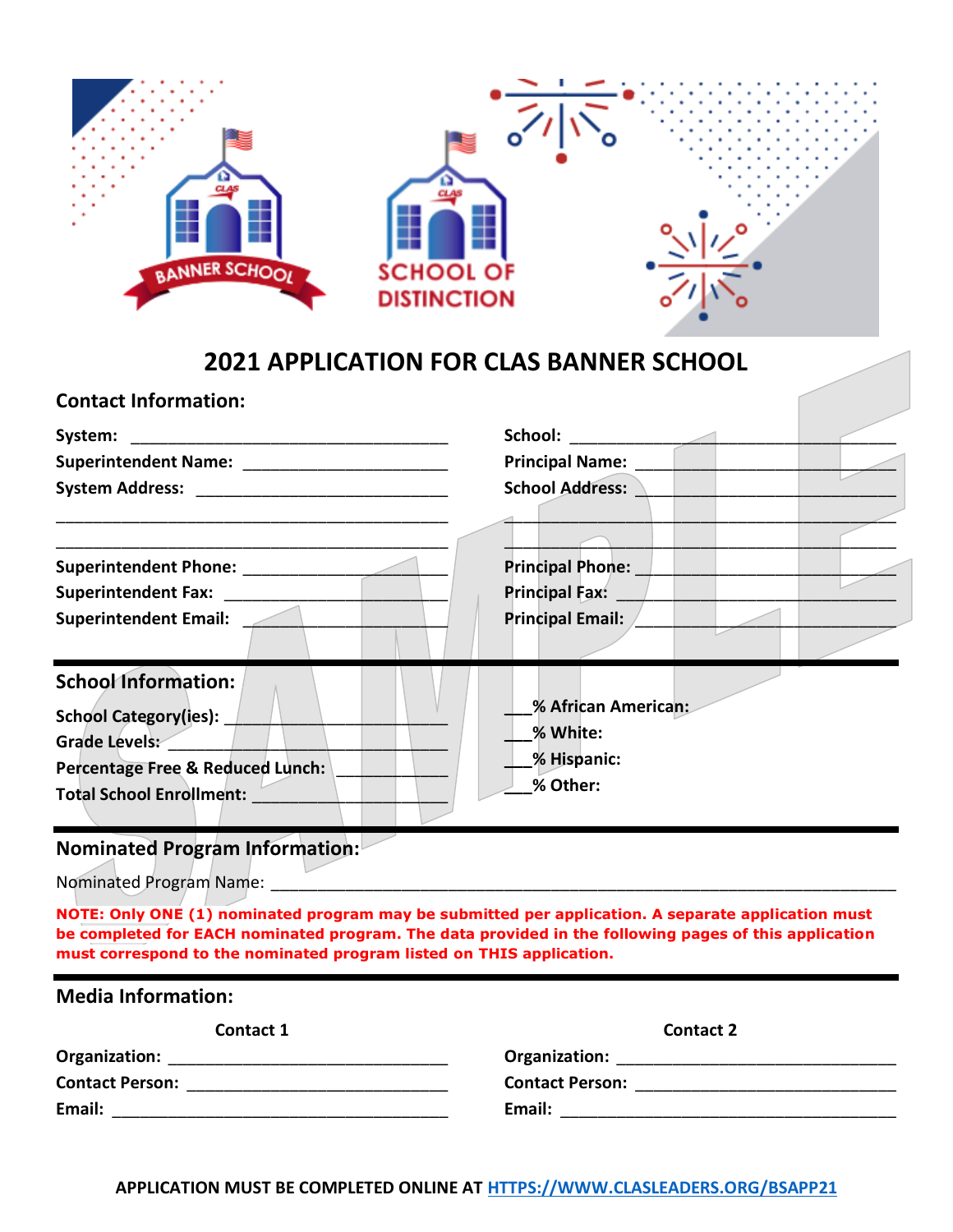**Was this program in place during the 2020-2021 school year?**  Yes/No

**Note: Only programs from the 2020-2021 school year are eligible to apply for this award.**

**PROGRAM DETAILS: Describe in detail the unique, student-centered program from the 2020- 2021 school year which makes your school a candidate for CLAS Banner School recognition. Paint a clear picture of your program and include activities in your discussion that make your program outstanding and replicable for other schools.** *1,000 word limit*